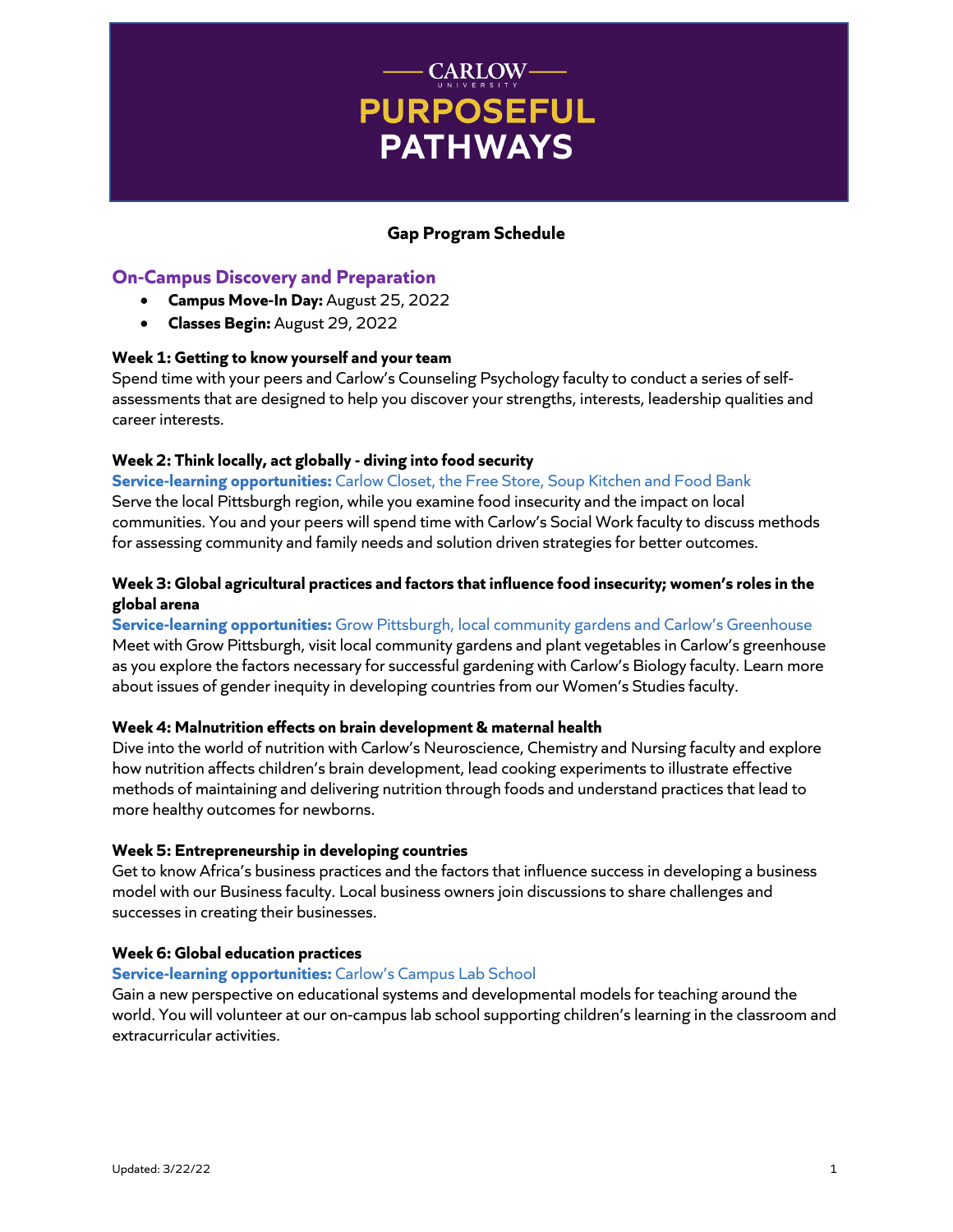# $\begin{array}{c} \hspace{-2.5mm}\textbf{CARLOW}\hspace{-2.6mm}\textbf{C} \end{array}$ **PURPOSEFUL PATHWAYS**

# **Service Learning in Uganda (30 days)**

## **Oct. 10: Depart Pittsburgh**

## **Oct. 11-Oct. 16: Banana Village**

- Explore Banana Village and local community
- Visit Bright Kids Children's Home, Church of Uganda and Museum of Martyrs, Kampala (capital of Uganda) and the Animal Orphanage
- Volunteer at Noah's Ark School for Children with Disabilities and a Ugandan eye clinic

### **Oct. 17-Oct. 18: Nile River Explorer**

• Experience a boat ride to the source of the Nile and white-water rafting

## **Oct. 19 - 24 Mbale**

- Explore Mbale
- Visit two local villages: Chodong and Kanyanga
- Volunteer at Prime Tower Primary school
- Volunteer at AVCR (Advocates for Vulnerable Children's Rights)

#### **Oct. 25-26: Sipi Falls**

- Hike to the falls and enjoy a lunch
- Go on a coffee tour & explore the village

#### **Oct. 27-31: Soroti**

- Visit St. Martha's school, St. Francis School for the Blind primary & secondary, Soroti rock
- Volunteer with children in Oukut Village
- Volunteer at Silver Memorial Inclusive Community Learning Center (SMILE)
- Meet village elders and hear their stories

## **Nov. 1-4: Lake Victoria**

- Volunteer in projects for school and garden
- Visit Chimpanzee Island

#### **Nov. 5-9: Banana Village & Murchinson Falls**

- Experience a three-day safari on boat and land
- Shop for souvenirs

#### **Nov. 10: Arrive in Pittsburgh**

#### **Nov. 11-13: Time off to decompress**